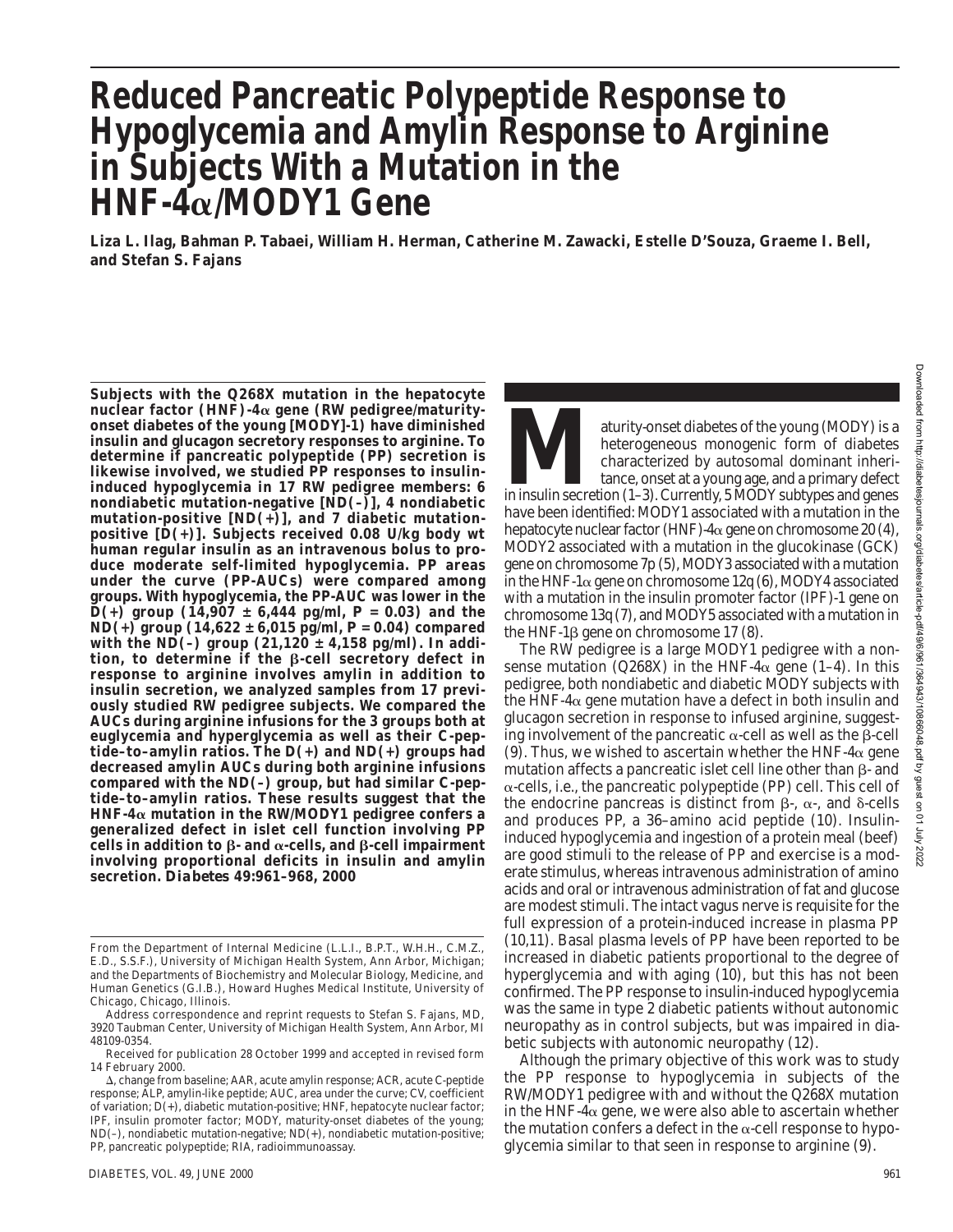To further characterize the  $\beta$ -cell dysfunction in HNF-4a/MODY1 and to determine if amylin secretion is affected similarly to insulin secretion, we re-analyzed samples from a previous study (9) to examine the effects of arginine on amylin and amylin-like peptide (ALP) concentrations under euglycemic and hyperglycemic conditions. Amylin (13), or islet amyloid polypeptide (14), is a normal secretory product of pancreatic  $\beta$ -cells (15) produced from a single gene located on the short arm of chromosome 12 (16,17). There are at least 2 forms of amylin: nonglycosylated amylin and glycosylated plus nonglycosylated ALP (18). Amylin itself is a  $37$ –amino acid peptide with a single NH<sub>2</sub>-terminal intramolecular disulfide bond and amidated COOH-terminus, whereas ALP represents a mixture of proamylin, amylin aggregates, and posttranslationally modified amylin (18). Amylin is colocalized with insulin in  $\beta$ -cell secretory granules, and amylin and insulin are cosecreted under different experimental conditions (18–26). Both type 1 and type 2 diabetic subjects display insulin and amylin deficiency (16,22). There have been no studies to date describing the plasma concentration or secretory responses of amylin in MODY in general and in MODY1 in particular.

The experimental design of the PP study also afforded the opportunity to determine the degree of C-peptide suppression in response to induced hypoglycemia to determine if the HNF-4 $\alpha$  gene mutation confers a defect in the  $\beta$ -cell's ability to suppress insulin secretion in response to hypoglycemia.

In summary, we wished to test the hypothesis that insulininduced hypoglycemia could uncover possible defects in PP, in addition to  $\beta$ - and  $\alpha$ -cell function, and that arginine infusion would uncover defects in amylin secretion in subjects with the HNF-4a/MODY1 gene mutation.

### **RESEARCH DESIGN AND METHODS**

#### **Evaluation of PP- and glucagon secretion, and C-peptide suppression during insulin-induced hypoglycemia**

*Subjects.* We studied 17 members of the RW pedigree from generations III, IV, and V (1,2). Most of the subjects were described in detail in a previous study (9). Of the subjects from the previous study, 2 (III-35 and V-20) were not available for the present study. Subject IV-166 was not recruited because of a history of seizures. There were 2 nondiabetic mutation-positive [ND(+)] subjects (V-23 and V-25) from the previous study who developed diabetes; they have now been included in the diabetic mutation-positive  $[D(+)]$  group. In addition, 2 D(+) subjects not previously studied participated (IV-137 and IV-167). (Subjects in generation V have revised numbers as given by Fajans and Bell [27]). The study was reviewed and approved by the Institutional Review Board of the University of Michigan Medical Center, and all subjects provided written informed consent.

*Protocol.* Subjects were studied in the University of Michigan General Clinical Research Center, where they were admitted the evening before the study. Subjects were studied in the recumbent position after an overnight fast of 10–12 h. An intravenous sampling catheter was inserted in a retrograde direction in a dorsal vein of the hand, and the hand was kept in a box thermostatically heated to 60°C to achieve arterialization of venous blood. A second catheter for insulin administration was inserted into the contralateral antecubital vein. In nondiabetic subjects and diabetic subjects with fasting plasma glucose <115 mg/dl, blood samples for glucose, PP, glucagon, and C-peptide were drawn at –75, –60, –45, –30, –15, and 0 min. In these subjects, the means of the glucose and hormone levels at –75 to 0 min are referred to as the basal levels. At 0 min, human regular insulin (0.08 U/kg) was administered as an intravenous bolus injection. After the intravenous bolus injection of human regular insulin, samples were drawn at 5, 10, 15, 20, 25, 30, 35, 40, 45, 50, 55, and 60 min. Further samples were drawn at 75, 90, 105, and 120 min. Glycosylated hemoglobin was measured at –75 min.

There were 3 diabetic subjects with fasting plasma glucose of >115 mg/dl (128–141 mg/dl) who received a small intravenous bolus of human regular insulin (0.007 U/kg or  $\sim$  0.5 U) at –95 min to lower the plasma glucose without causing hypoglycemia. In these subjects, a single sample was obtained before

# TABLE 1

Characteristics of subjects from the RW/MODY1 pedigree by glucose tolerance and mutation status

|                                           | Genotype*     |                            |                 |
|-------------------------------------------|---------------|----------------------------|-----------------|
|                                           | Nondiabetic   |                            | <b>Diabetic</b> |
|                                           | $(-)$         | $(+)$                      | $(+)$           |
| n(M/F)                                    | 4/2.          | 3/1                        | 2/5             |
| Age (years)                               | $28 \pm 11$   | $27 \pm 11$                | $29 \pm 11$     |
| $\tilde{\text{BMI}}$ (kg/m <sup>2</sup> ) | $25 \pm 3$    | $24 \pm 2$                 | $22 \pm 3$      |
| $GHb$ $(\%)$                              | $5.8 \pm 0.0$ | $5.9 \pm 0.0$ <sup>†</sup> | $7.4 \pm 0.01$  |
| Fasting glucose (mg/dl)                   | $90 \pm 10$   | $88 \pm 13$                | $106 \pm 29$    |
| Fasting PP (pg/ml)                        | $87 \pm 13$   | $114 \pm 291$              | $116 \pm 361$   |
| Fasting glucagon (pg/ml)                  | $128 + 24$    | $150 \pm 31$               | $139 \pm 21$    |
| Fasting C-peptide (ng/ml)                 | $1.7 \pm 0.3$ | $1.4 \pm 0.7$              | $1.5 \pm 0.4$   |

Data are means  $\pm$  SE.  $^{*}(-)$ , Normal/normal; (+), normal/Q268X mutation.  $\dagger P < 0.05$ , ND(+) vs. D(+);  $\dagger P < 0.05$ , ND(+) or (D+) vs.  $ND(-)$ .

the administration of ~0.5 U insulin and used for calculation of basal levels given in Table 1. After a 20-min equilibration period, blood samples were obtained as above. Glycosylated hemoglobin was measured at –95 min.

At bedside, patients were monitored for symptoms of hypoglycemia, and glucose levels were measured by a Beckman Glucose Analyzer (Beckman Instruments, Brea, CA) before insulin administration and each time blood was drawn after insulin administration until recovery from hypoglycemia. Spontaneous recovery of glucose levels occurred in all subjects. None required treatment with intravenous or oral glucose.

*Assay procedures.* All blood samples were collected on ice and stored at –70°C until assayed. Total glycosylated hemoglobin was measured by the Glyc-Affin affinity-based chromatography assay (Isolab, Akron, OH). Glucagon and PP were measured by double-antibody radioimmunoassays (RIAs) (intraassay coefficient of variation [CV] 4 and 15%, respectively). C-peptide was measured by a specific RIA (intra-assay CV 11%). Plasma glucose was measured on a Cobas Mira Plus analyzer using a hexokinase method (intra-assay CV 4%). All assays were performed in the Michigan Diabetes Research and Training Center Chemistry Core Laboratory.

*Data analysis.* Glucose, PP, glucagon, and C-peptide areas under the curve (AUCs) were calculated with the trapezoidal rule for the time interval of 5–120 min when the insulin bolus was given at 0 min. The mean glucose and hormone levels measured at  $-75$ ,  $-60$ ,  $-45$ ,  $-30$ ,  $-15$ , and 0 min preceding the insulin bolus (baseline values) were subtracted from the AUCs. Slopes of decrease or increase were calculated as the absolute change in the glucose or hormone level from baseline to the peak or nadir divided by the time from 0 min to when the peak or nadir was achieved. Results are expressed as means  $\pm$ SE. Statistical significance of differences among groups was assessed with an unpaired Student's *t* test using Microsoft Excel software (Seattle, WA) . *P* < 0.05 was defined as the limit of statistical significance.

#### **Evaluation of amylin and ALP secretion in response to arginine during euglycemia and hyperglycemia**

*Subjects and protocol.* A detailed description of the subjects and the protocol was published previously (9) and is shown in Fig. 3. One ND(+) subject (V-24) was excluded from this analysis because of technical problems with the amylin assay. *Assay procedures.* Collection of blood samples and methods for glucose and C-peptide were described previously (9). Amylin and ALP were measured using 2-site monoclonal antibodies with F024 and F002 fluorescent-linked enzyme detection (intra-assay CVs <15% in both assays) (28,29). The F024 assay measures only human amylin, whereas the F002 assay measures human amylin as well as at least 2 additional species of amylin-like peptides, which have been shown by Western blotting to be larger than human amylin, possibly representing incompletely processed proamylin (29). The minimum detectable concentrations for the amylin and ALP assays were between 0.8 and 0.6 pmol/l, respectively. To incorporate values less than minimum detectable concentration into our analyses, we assumed that values reported as less than minimum detectable concentration were the midpoint between 0 and the lowest reported value in the assay.

All samples were measured in duplicate, and their means were used. Amylin and ALP assays were performed by Amylin Pharmaceuticals in the Linco Research Laboratory (San Diego, CA).

*Data analysis.* Acute C-peptide responses (ACRs), acute amylin responses (AAR), and acute ALP responses were calculated as the mean of the hormone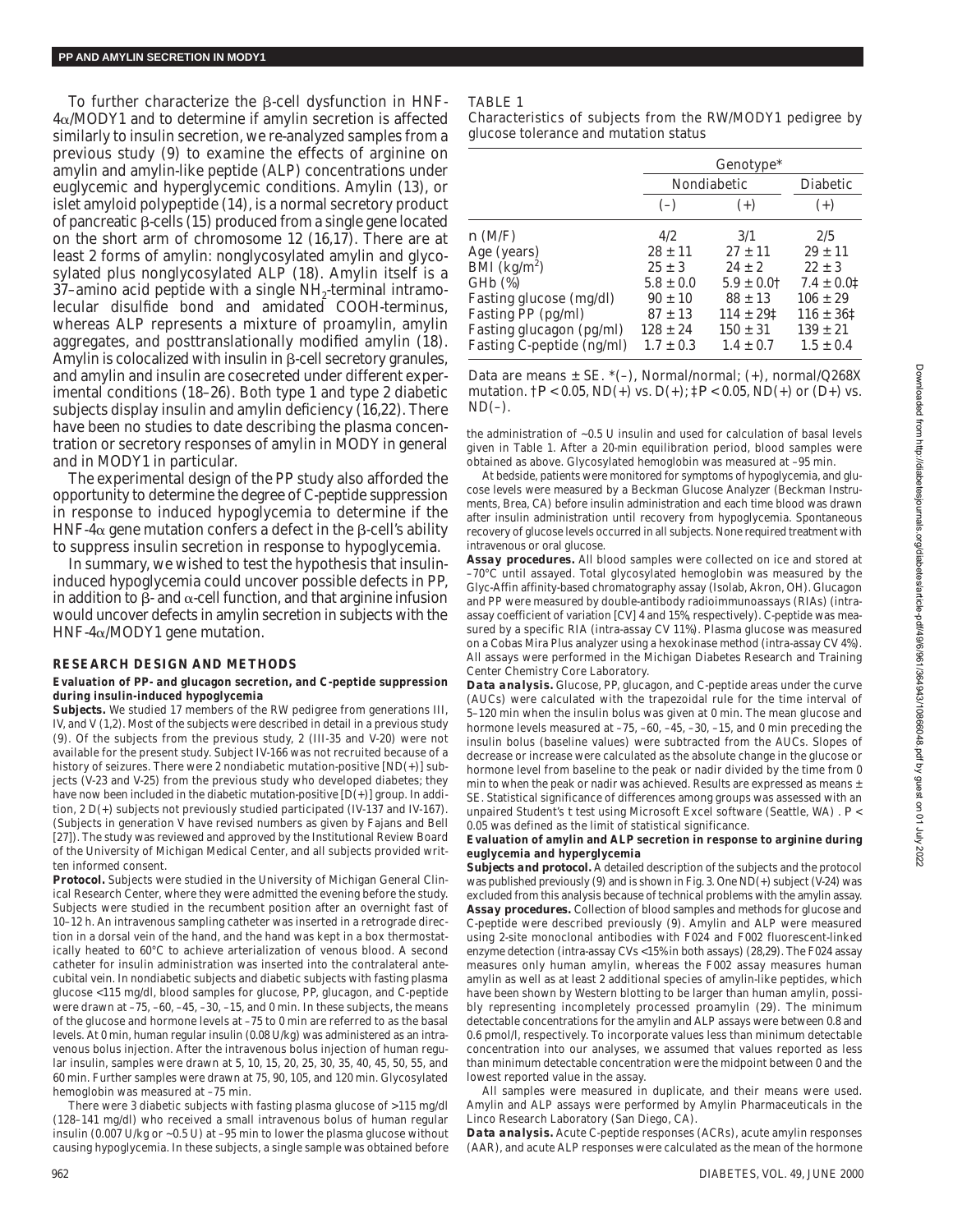concentrations obtained 2, 3, 4, and 5 min after the arginine boluses minus the mean of the hormone concentrations obtained 20, 10, and 0 min before the arginine boluses. C-peptide, amylin, and ALP AUCs were calculated with the trapezoidal rule for the time interval of 10–60 min when the arginine bolus was administered at time 0 and the arginine infusion begun at 5 min. Hormone concentrations obtained 20, 10, and 0 min before the arginine bolus were subtracted from the AUCs. C-peptide–to–amylin ratios were calculated in picomoles per liter at 20, 10, and 0 min before the arginine boluses and during and after the arginine infusions (10–60 min). All indexes of C-peptide, amylin, and ALP secretion were assessed during euglycemia, during arginine administration at euglycemia, during hyperglycemia, and during arginine administration at hyperglycemia. Results are expressed as means ± SE. Statistical significance of differences among groups was assessed with the Wilcoxon's ranksum test, and the significance of differences within groups was assessed with the Wilcoxon's signed-rank test and paired difference  $t$  test.  $P < 0.05$  was defined as the limit of statistical significance.

### **RESULTS**

**Hypoglycemia protocol.** To evaluate PP and glucagon secretion and C-peptide suppression with insulin-induced hypoglycemia, 17 members of the RW pedigree were studied: 6 nondiabetic mutation-negative [ND(–)],  $4 \text{ ND}(+)$ , and  $7 \text{ D}(+)$ members (Table 1). No significant differences were observed among groups with regard to sex or age, and all subjects were nonobese. Mean total glycosylated hemoglobin concentrations did not differ between  $ND(-)$  and  $ND(+)$  subjects but were higher in the  $D(+)$  group compared with either

nondiabetic group. Basal glucose, glucagon, and C-peptide did not differ significantly among groups. Basal PP was higher in the  $ND(+)$  and  $D(+)$  groups compared with the  $ND(-)$  group. After induction of hypoglycemia, all subjects experienced self-limited hypoglycemic symptoms (e.g., perspiration and warmth) to a similar degree.

Figure 1 demonstrates the protocol and plasma levels of glucose, PP, glucagon, and C-peptide before and after induction of hypoglycemia. Table 2 shows glucose and plasma hormone slopes, peaks and nadirs, and change from baseline  $(\Delta)$ , which quantify the trends illustrated in Fig. 1. Figure 2 shows the plasma hormone areas under the curve for the time period of 5–120 min for glucose, PP, glucagon, and C-peptide. *Effect of insulin on plasma glucose.* The baseline glucose level before induction of hypoglycemia was slightly higher in the  $D(+)$  group compared with the 2 nondiabetic groups, but there were no statistically significant differences among groups (Fig. 1*A*). Rates of glucose decline after the insulin bolus were similar among the 3 groups, and mean glucose nadirs were reached at an average of 30 min in all groups. There was no difference in the glucose slope, glucose nadir, and  $\Delta$ glucose among groups (Table 2). Glucose-negative AUC was significantly larger in the  $D(+)$  group compared with the ND(-) group ( $P = 0.03$ ), whereas the value for the ND(+) group was intermediate between these groups (Fig. 2*A*).



**FIG. 1. Effect of insulin-induced hypoglycemia on plasma concentrations of glucose (***A***), PP (***B***), glucagon (***C***), and C-peptide (***D***) in 3 groups** of subjects of the RW/MODY1 pedigree.  $\blacksquare$ , ND(-);  $\oslash$ , ND(+);  $\triangle$ , D(+).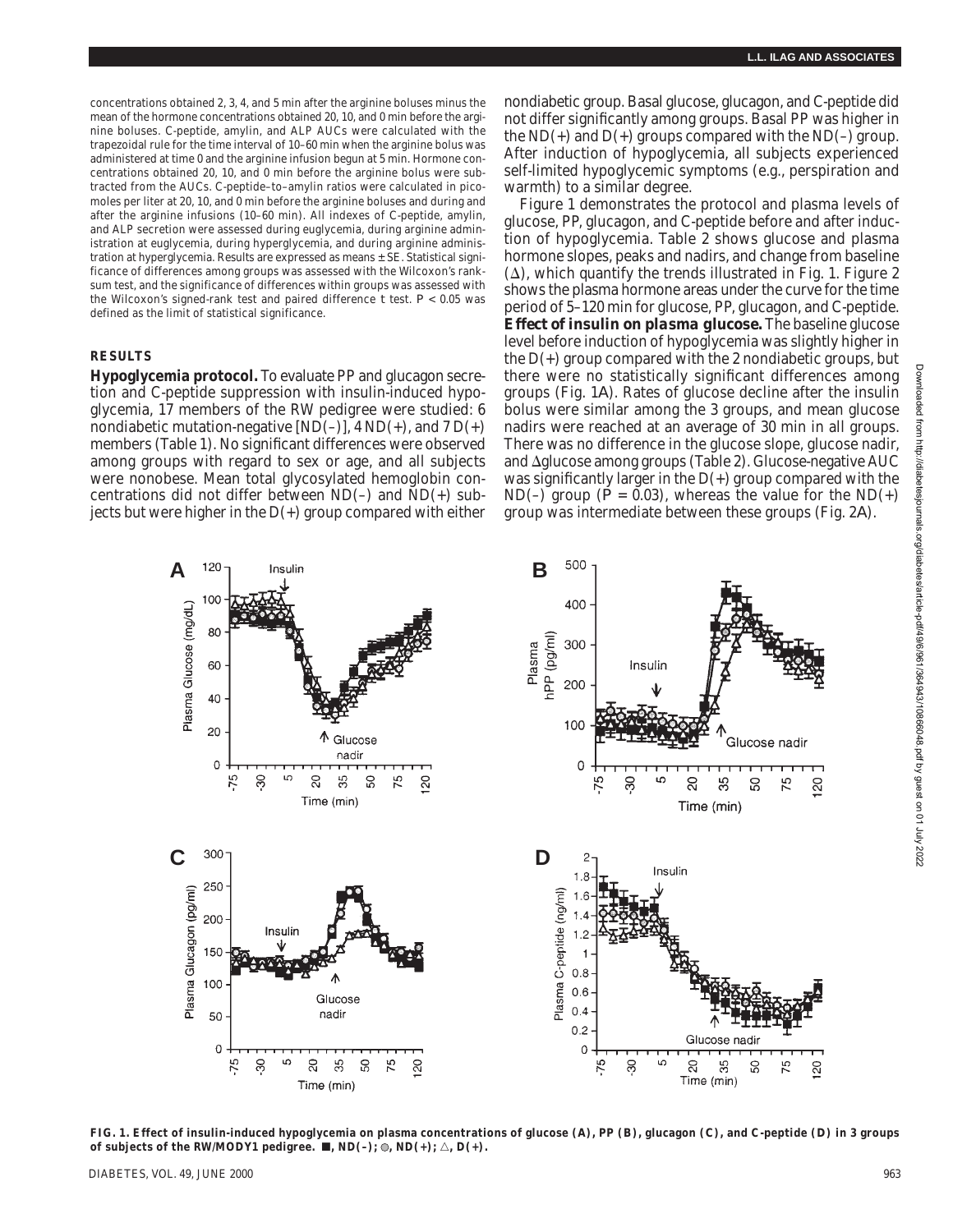## TABLE 2

Plasma glucose, PP, glucagon, and C-peptide responses after induction of hypoglycemia in 3 groups of subjects from the RW/MODY1 pedigree

|                                           | Genotype           |                           |                     |  |
|-------------------------------------------|--------------------|---------------------------|---------------------|--|
|                                           | Nondiabetic        |                           | Diabetic            |  |
|                                           | $(-)$              | $(+)$                     | $^{(+)}$            |  |
| Plasma glucose                            |                    |                           |                     |  |
| Slope $(mg \cdot dl^{-1} \cdot min^{-1})$ | $-2.0 \pm 0.5$     | $-2.1 \pm 0.2$            | $-2.0 \pm 0.4$      |  |
| Nadir $(mg/dl)$                           | $32 \pm 7$         | $28 \pm 7$                | $32 \pm 7$          |  |
| $\Delta$ Glucose (mg/dl)                  | $56 \pm 12$        | $61 \pm 14$               | $66 \pm 17$         |  |
| Plasma PP                                 |                    |                           |                     |  |
| Slope $(pg \cdot ml^{-1} \cdot min^{-1})$ | $3.4 \pm 1.1$      | $2.7 \pm 1.6$             | $2.5 \pm 2.9$       |  |
| Peak (pg/ml)                              | $457 \pm 60$       | $426 \pm 80$              | $401 \pm 128$       |  |
| $\Delta PP$ (pg/ml)                       | $366 \pm 46$       | $299 \pm 72$ <sup>*</sup> | $299 \pm 140$       |  |
| Plasma glucagon                           |                    |                           |                     |  |
| Slope $(pg \cdot ml^{-1} \cdot min^{-1})$ | $2.0 \pm 0.5$      | $2.1 \pm 0.2$             | $1.5 \pm 1.4^*$     |  |
| Peak $(pg/ml)$                            | $253 \pm 75$       | $251 \pm 70$              | $202 \pm 47$        |  |
| $\Delta$ Glucagon (pg/ml)                 | $125 \pm 62$       | $113 \pm 66$              | $67 \pm 48$ *       |  |
| Plasma C-peptide                          |                    |                           |                     |  |
| Slope $(ng \cdot ml^{-1} \cdot min^{-1})$ | $-0.028 \pm 0.008$ | $-0.020 \pm 0.006$        | $-0.015 \pm 0.009*$ |  |
| C-peptide nadir (ng/ml)                   | $0.27 \pm 0.20$    | $0.38 \pm 0.32$           | $0.30 \pm 0.20$     |  |
| $\Delta C$ -peptide (ng/ml)               | $1.33 \pm 0.28$    | $1.01 \pm 0.37$           | $0.91 \pm 0.37*$    |  |

Data are means  $\pm$  SE.  $*P$  < 0.05, ND(+) or D(+) vs. ND(-).

*Effect of hypoglycemia on plasma PP.* After the insulin bolus, there was a more robust increase and higher peak in plasma PP in the ND(-) group compared with the  $D(+)$  group. The ND(+) group showed intermediate values. These trends are reflected in the PP slopes and peaks of the 3 groups in Table 2, although differences were not statistically significant.  $\Delta PP$ was similar in the  $ND(+)$  and  $D(+)$  groups and lower than in the ND(–) group, and the difference between the ND(+) and ND(–) groups was statistically significant. Plasma PP AUCs after hypoglycemia for the  $D(+)$  and  $ND(+)$  groups were significantly smaller than the PP AUCs for the ND(–) group ( $P = 0.03$ ) and 0.04, respectively) (Fig. 2*B*). This result occurred despite the larger negative glucose  $\overline{\text{AUCs}}$  in the  $\text{D}(+)$  and  $\text{ND}(+)$  groups compared with the ND(–) groups (Fig. 2*A*). PP AUC was similar for the  $D(+)$  and  $ND(+)$  groups (Fig. 2*B*).

*Effect of hypoglycemia on plasma glucagon.* With induction of hypoglycemia, there was a slower rise and lower peak in plasma glucagon in the  $D(+)$  group compared with the



**FIG. 2. Plasma AUCs of glucose (***A***), PP (***B***), glucagon (***C***), and C-peptide (***D***) responses after induction of hypoglycemia in 3 groups of sub**jects from the RW/MODY1 pedigree.  $\Box$ , ND(-);  $\mathbb{Z}$ , ND(+); **I**, D(+).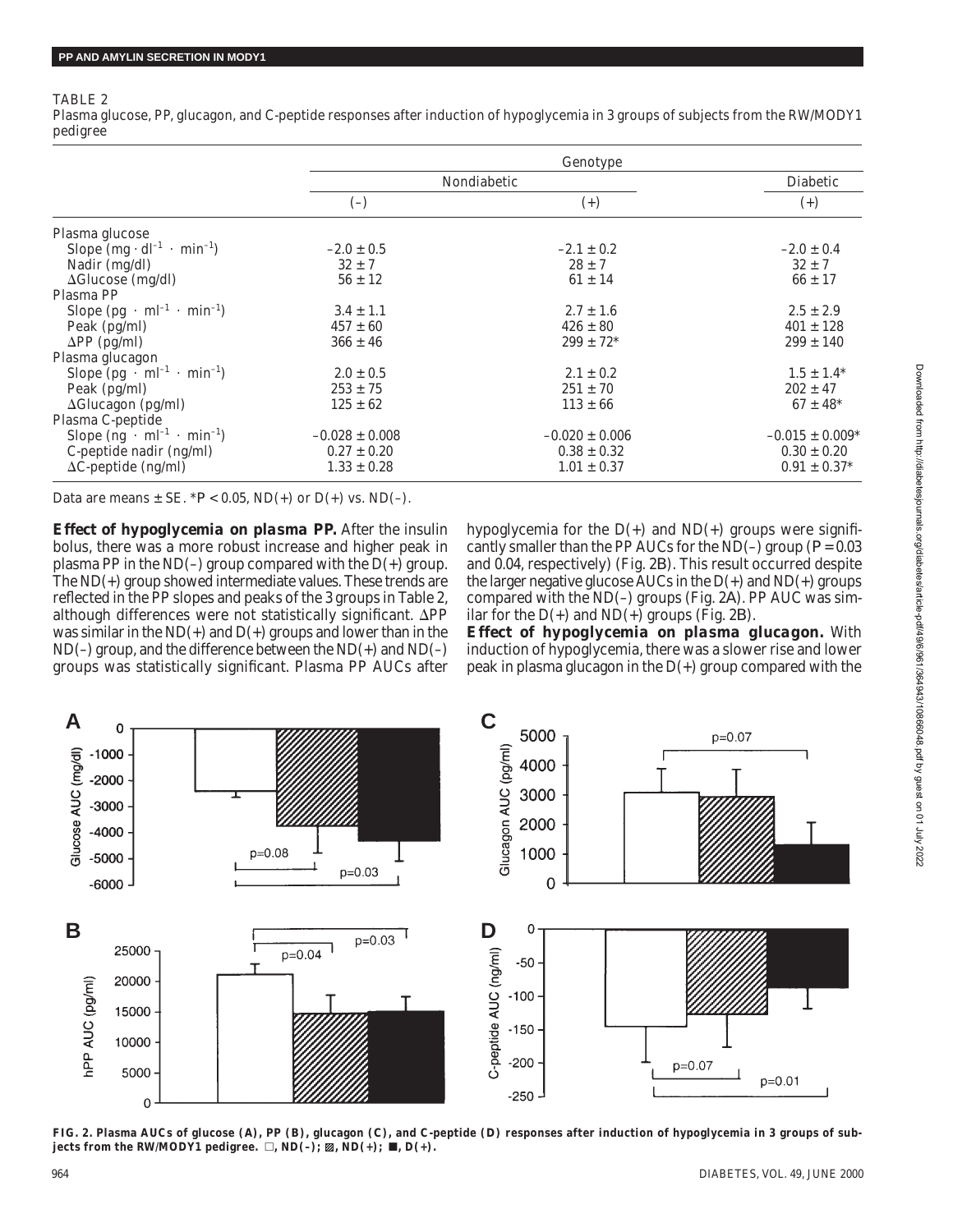

**FIG. 3. Effect of bolus and infusion of arginine, glucose, and glucose plus arginine on plasma concentrations of glucose (***A***), C-peptide (***B***), and amylin (***C***) in 3 groups of subjects.**

ND(–) group (Fig. 1*C*). This is reflected in the glucagon slope, glucagon peak, Δglucagon, and glucagon AUC. The differences in the glucagon slope and  $\Delta$ glucagon were significant (Table 2). There were no differences between the ND(+) and ND(–) groups.

*Effect of hypoglycemia on plasma C-peptide.* After the insulin bolus, the slowest rate of decrease and lowest  $\Delta C$ -peptide was in the D(+) group and was significantly lower than that in the  $ND(-)$  group (Table 2). The  $ND(+)$ group had the highest C-peptide nadir, with intermediate C-peptide slope and  $\Delta C$ -peptide compared with the 2 other groups. C-peptide–negative AUC was smallest in the  $D(+)$ group and was significantly smaller than the  $ND(-)$  group ( $P=$ 0.01) (Fig. 2*D*). C-peptide–negative AUC for the ND(+) group was intermediate between ND(–) and D(+) but did not reach statistical significance.

**Arginine infusion protocol.** For the amylin studies, the demographic characteristics of the 3 groups were similar, as previously reported (9). Figure 3 illustrates the protocol for arginine stimulation at euglycemia and hyperglycemia and demonstrates the glucose, C-peptide, and amylin concentrations in the  $ND(-)$ ,  $ND(+)$ , and  $D(+)$  groups.

*Amylin studies during euglycemia.* At baseline, the average amylin concentrations were not significantly different among the groups (Table 3).

After the 5-g arginine bolus, ACR did not differ significantly among groups but tended to be lower in the  $D(+)$  group (Fig. 3, data reported previously [9]). AAR was significantly lower in the  $D(+)$  group compared with the ND(–) group (Table 3).

During the arginine infusion, C-peptide and amylin concentrations peaked at 30 min in the ND(–) group but were lower in the  $ND(+)$  and  $D(+)$  groups (Fig. 3). The C-peptide AUC was significantly lower in the  $D(+)$  group compared with the  $ND(+)$  and  $ND(-)$  groups (Fig. 3, data reported previously [9]). The amylin AUC was also significantly lower in the  $D(+)$  and  $ND(+)$  groups compared with the  $ND(-)$  group (Table 3). Amylin AUC did not differ significantly between the  $D(+)$  and the ND(+) groups (Table 3).

*Amylin studies during the hyperglycemic clamp.* During the hyperglycemic clamp, but before arginine administration, C-peptide and amylin concentrations were signifi-

TABLE 3

Plasma concentrations of amylin, acute amylin responses, glucose concentrations, and AUCs (10–60 min) for amylin during the study phase

|                                                    | $ND(-)$          | $ND(+)$                       | $D(+)$            |
|----------------------------------------------------|------------------|-------------------------------|-------------------|
| $\boldsymbol{n}$                                   |                  | 6                             | 4                 |
| Before arginine at euglycemia                      |                  |                               |                   |
| Amylin (pmol/l)                                    | $1.6 \pm 0.4$    | $1.8 \pm 0.6$                 | $1.1 \pm 0.5$     |
| Arginine administration at euglycemia              |                  |                               |                   |
| $AAR$ (pmol/l)                                     | $3.3 \pm 0.6$    | $3.5 \pm 1.7$                 | $1.4 \pm 0.21$    |
| Average glucose $(mg/dl)^*$                        | $107 \pm 3$      | $103 \pm 3$                   | $115 \pm 15$      |
| Amylin AUC (pmol/l)                                | $262.6 \pm 38.6$ | $126.6 \pm 40.2$ <sup>†</sup> | $64.2 \pm 20.21$  |
| Before arginine during hyperglycemic clamp         |                  |                               |                   |
| Amylin (pmol/l)                                    | $4.8 \pm 0.8$    | $3.2 \pm 1.0$                 | $1.5 \pm 0.51$    |
| Arginine administration during hyperglycemic clamp |                  |                               |                   |
| $AAR$ (pmol/l)                                     | $7.9 \pm 0.6$    | $4.5 \pm 1.3$                 | $1.5 \pm 0.21$    |
| Average glucose $(mg/dl)^*$                        | $198 \pm 2$      | $212 \pm 7$                   | $201 \pm 6$       |
| Amylin AUC (pmol/l)                                | $690.9 \pm 69.1$ | $277.2 \pm 65.6$ †            | $133.1 \pm 17.71$ |

Data are means  $\pm$  SE. \*Mean for period of 10–60 min.  $P < 0.05$ :  $\uparrow$ ND(+) vs. ND(-);  $\uparrow$ D(+) vs. ND(-).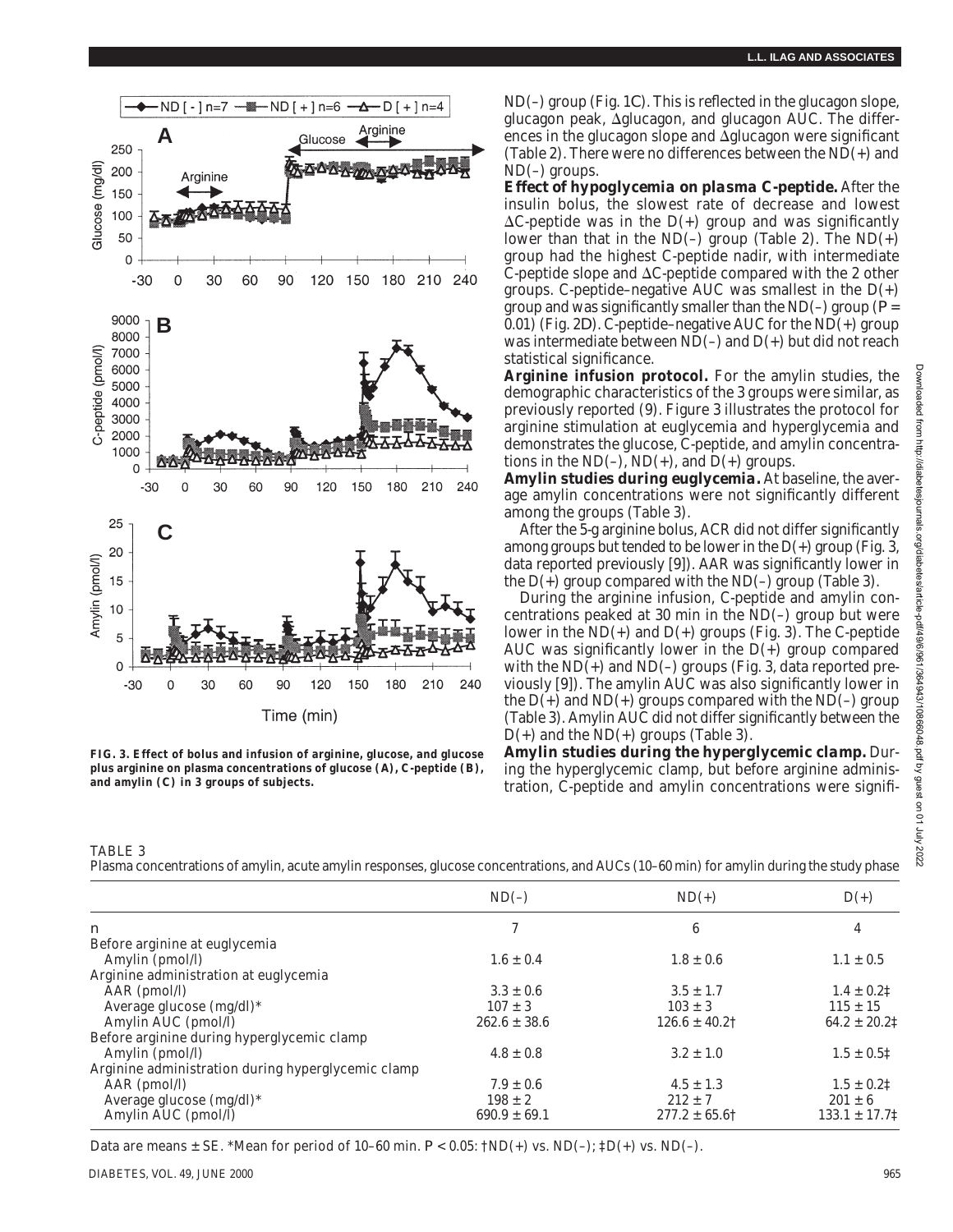cantly lower in the  $D(+)$  group compared with the ND $(-)$ group (Fig. 3, data reported previously for C-peptide [9]; Table 3). Although amylin concentrations were lower in the ND(+) group compared with the ND(–) group, the difference was not significant (Table 3).

After the second arginine bolus during the hyperglycemic clamp, ACR was significantly lower in the  $D(+)$  and  $ND(+)$ groups compared with the ND(–) group (Fig. 3, data reported previously [9]). AAR was significantly lower in the  $D(+)$  than in the ND(–) group; the difference between the  $D(+)$  and ND(+) groups was not significant (Table 3).

During arginine infusion at hyperglycemia, the differences in C-peptide and amylin concentrations between the 3 groups were greatly magnified compared with corresponding concentrations during euglycemia (Fig. 3). The average glucose concentrations did not differ among the groups during the entire period of the hyperglycemic clamp (Fig. 3, Table 3). C-peptide AUC and amylin AUC in the  $D(+)$  and  $ND(+)$ groups were significantly lower than in the ND(–) group (Fig. 3), but the 2 mutation-positive groups were not significantly different from each other (Table 3).

*Changes in amylin secretion with hyperglycemia.* The change in amylin AUC from euglycemic to hyperglycemic glucose concentrations for the ND(–) group was  $428 \pm 47$  ( $P$  < 0.02), for the ND(+) group was  $151 \pm 34$  ( $P < 0.03$ ), and for the D(+) group was  $69 \pm 25$  ( $P < 0.03$ ).

*C-peptide–to–amylin molar ratios.* Table 4 shows the C-peptide–to–amylin molar ratios before and after the arginine infusions. The C-peptide–to–amylin ratios before and during arginine infusion (10- to 60-min interval) did not differ significantly between the groups at both euglycemic and hyperglycemic plasma glucose concentrations (Table 4). Moreover, there were no significant changes in the C-peptide–to–amylin ratios within groups (Table 4).

*ALP results.* For all studies with arginine infusion, similar changes were obtained for ALP as for amylin; thus, data are not reported.

# **DISCUSSION**

Pancreatic  $\beta$ -cell dysfunction and not insulin resistance has been established as the genetic or primary defect of MODY1  $(3,9,30,31)$ .  $\beta$ -Cell dysfunction, manifested by decreased insulin secretion in response to glucose (3,30) and arginine (9), occurs in nondiabetic and diabetic subjects with a mutation in the HNF-4 $\alpha$ /MODY1 gene.  $\beta$ -Cell dysfunction has also

been demonstrated in studies involving subjects with glucokinase/MODY2 (32,33) and HNF-1 $\alpha$ /MODY3 (34,35).  $\alpha$ -Cell dysfunction, manifested by an impaired glucagon secretory response to arginine, has been reported by us in subjects of the HNF-4 $\alpha$ /MODY1 RW pedigree (9) and by others in a subject with HNF-1 $\alpha$ /MODY3 (36). Thus, it is important to ascertain whether islet cells other than the  $\beta$ - and  $\alpha$ -cells are affected by the mutation of the HNF- $4\alpha$  gene. PP secretion was tested during insulin-induced hypoglycemia. This testing gave us further opportunity to study glucagon secretion as well as C-peptide suppression. Somatostatin secretion from the pancreatic  $\delta$ -cells cannot be evaluated in humans because somatostatin is released from multiple endocrine-like cells of the body, and there is no specific assay for pancreatic  $\delta$ -cell somatostatin (37).

After induction of hypoglycemia, there was a delayed and decreased PP response in the  $ND(+)$  and  $D(+)$  groups compared with the ND(–) group (Figs. 1*B* and 2*B*). This response occurred despite a greater stimulus for PP secretion, as assessed by the relatively lower plasma glucose concentrations in the  $ND(+)$  and  $D(+)$  groups than in the  $ND(-)$  group (Figs. 1*A* and 2*A*). These findings suggest that there is a defect in the hypoglycemia-induced secretion of PP conferred by the HNF-4a/MODY1 gene. Because the same defect in the PP response was seen in both  $D(+)$  and  $ND(+)$  groups, it cannot be related to any preceding hyperglycemia in the D(+) group.

Hypoglycemia is also a stimulus for glucagon secretion. Thus, the glucagon responses in the 3 groups were examined. There was a diminished glucagon response in the  $D(+)$ group compared with the ND(–) group (Fig. 1*C*), but the differences in glucagon AUC did not reach conventional limits of statistical significance. Because the stimulus for glucagon secretion, that is, the negative glucose AUC, was larger in the  $D(+)$  group than in the ND(-) group, it is possible that this caused relatively more glucagon secretion in the  $D(+)$  group, masking the difference in the glucagon response in the 2 groups. Other parameters measuring the magnitude of the hypoglycemic stimulus, such as the slope of glucose decrease, the glu- $\cos$ e nadir, and  $\Delta$ glucose, were similar among groups, indicating that the differences in negative glucose AUCs were due to a delayed recovery from hypoglycemia. It is possible that the suggestive defect in hypoglycemia-induced glucagon secretion shown in the  $D(+)$  group may be conferred by the mildly diabetic state and not by the HNF- $4\alpha$  mutation per se. This is, however, not consistent with the impairment in argi-

TABLE 4

C-peptide–to–amylin molar ratios before (–20–0 min) and during (10–60 min) arginine infusion

|                 | $ND(-)$            | $ND(+)$             | $D(+)$              |
|-----------------|--------------------|---------------------|---------------------|
| n               |                    | 6                   | 4                   |
| Euglycemia      |                    |                     |                     |
| Before arginine | $677.7 \pm 166.2$  | $503.3 \pm 159.4$   | $566.5 \pm 180.8$   |
| During arginine | $418.5 \pm 70.5$   | $695.4 \pm 242.5$   | $688.5 \pm 244.2$   |
| Change          | $-259.0 \pm 138.6$ | $192.1 \pm 190.0$   | $122 \pm 153.7$     |
| Hyperglycemia   |                    |                     |                     |
| Before arginine | $460.2 \pm 68.6$   | $1,178.1 \pm 484.0$ | $1,073.6 \pm 337.5$ |
| During arginine | $526.0 \pm 82.0$   | $610.6 \pm 155.4$   | $637.7 \pm 202.7$   |
| Change          | $65.8 \pm 33.2$    | $-567.5 \pm 401.4$  | $-435.9 \pm 348.1$  |
|                 |                    |                     |                     |

Data are means ± SE. None of the differences among groups or between treatments are statistically significant.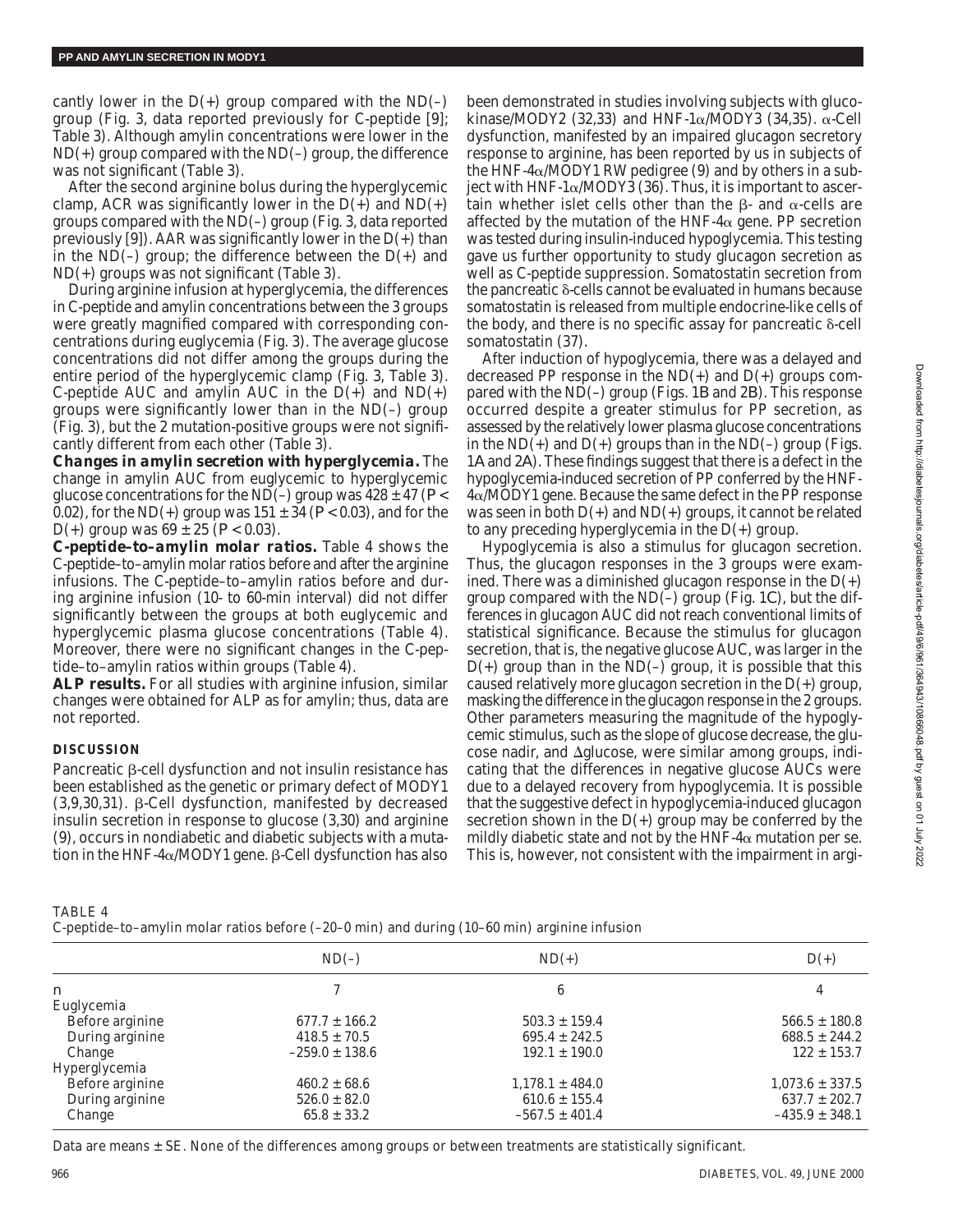nine-stimulated glucagon secretion demonstrated in the HNF- $4\alpha$ /MODY1 subjects (9). It is also possible that the HNF- $4\alpha$ gene mutation in MODY1 affects the signaling pathway for arginine-induced glucagon secretion but not the signaling pathway for hypoglycemia-induced glucagon secretion. A resolution of these questions will be determined in experiments in which hypoglycemia of greater magnitude and/or duration is induced in these MODY1 subjects. Of note, an impaired glucagon secretory response to arginine was also reported in a subject with HNF-1 $\alpha$ /MODY3 (36). The HNF-4 $\alpha$  gene regulates HNF-1 $\alpha$  gene expression (38).

We have previously speculated that reductions in  $\beta$ - and  $\alpha$ -cell function in HNF-4 $\alpha$ /MODY1 subjects could be due either to a common defect in signal transduction in both islet cell types or to a decrease in pancreatic islet cell mass (9), since all pancreatic islet cells are thought to be derived from a common precursor stem cell (39). Data are not available in humans to distinguish between these 2 possibilities. There is no animal model for HNF-4 $\alpha$  diabetes (40). HNF-4 $\alpha$  is a transcription factor and like other transcription factors associated with MODY, such as IPF-1 (also known as IDX-1), may be involved in pancreatic islet cell development and growth (38,41). It is likely that HNF-4 $\alpha$  plays a role not only in  $\beta$ -cell but also in  $\alpha$ -cell and PP cell development or function, and a mutation in the HNF-4 $\alpha$  gene, as occurs in MODY1, may explain the generalized involvement of  $\beta$ -,  $\alpha$ -, and PP cell function.

To further evaluate the  $\beta$ -cell dysfunction in HNF- $4\alpha$ /MODY1, we determined the amylin response to infused arginine during euglycemia and hyperglycemia from samples obtained in our previous study (9). In this study, the mean plasma concentrations of amylin in the ND(–) subjects during both the euglycemic and hyperglycemic phases of the study were within the range of 1.0–2.0 pmol/l, similar to concentrations reported for healthy nondiabetic subjects (23). Concentrations of amylin increased significantly in the  $ND(-)$ group after the arginine bolus and infusion at both euglycemia and hyperglycemia, as reported in previous studies of healthy subjects (22,25). Amylin secretory defects occurred in response to arginine in the  $ND(+)$  and  $D(+)$  groups compared with the ND(–) group at both euglycemic and hyperglycemic plasma glucose concentrations. This finding indicates that subjects with the HNF- $4\alpha$ /MODY1 mutation are not only insulin deficient (as reported in previous studies [3,9,30,31]) but are also amylin deficient. The fact that secretion of amylin is severely affected in prediabetic MODY1 subjects suggests that the amylin deficiency is due to a  $\beta$ -cell abnormality secondary to the mutation in the HNF-4 $\alpha$  gene and not due to the diabetic state or hyperglycemia per se. Because the ratios of C-peptide to amylin before and during the arginine infusion and at both euglycemic and hyperglycemic plasma glucose concentrations are similar in all groups, deficient amylin secretion is in proportion to the deficiency in insulin secretion. Thus, similar quantitative defects in both insulin and amylin secretion by the  $\beta$ -cell exist, consistent with other studies that used C-peptide as a measure of insulin secretion (22,42). The data do not indicate whether the observed amylin deficiency is secondary to insulin deficiency caused by the HNF-4 $\alpha$  mutation or due to a direct effect of the mutation on amylin secretion.

We also had the opportunity to ascertain whether the HNF-4 $\alpha$  mutation-induced  $\beta$ -cell dysfunction is manifested

by a possible abnormality in  $\beta$ -cell suppressibility by hypoglycemia. With hypoglycemia, there was diminished C-peptide suppression in the  $D(+)$  group compared with the ND(-) group (Fig. 1*D*) despite a greater hypoglycemic stimulus in the D(+) group, as assessed by the larger negative glucose AUC (Fig. 1*A*). In addition to the lesser negative C-peptide AUC, slope of C-peptide suppression and  $\Delta C$ -peptide were significantly less for the  $D(+)$  group than the ND $(-)$  group (Table 2). All values for the ND(+) group were intermediate between the D(+) and ND(–) groups (Fig. 2*D*, Table 2). This finding suggests that there may be a defect in C-peptide suppression with hypoglycemia, perhaps reflecting dysregulation of insulin secretion conferred by the mutation in the HNF- $4\alpha$  gene.

In summary, the reduced PP secretion in response to hypoglycemia in the  $D(+)$  and  $ND(+)$  groups compared with the  $ND(-)$  group suggests that the HNF-4 $\alpha$ /MODY1 gene affects pancreatic islet PP cells in addition to the  $\beta$ - and  $\alpha$ -cells. The  $HNF-4\alpha$  mutation in MODY1 may therefore confer a generalized defect in pancreatic islet cell function involving  $\beta$ -,  $\alpha$ -, and PP cell types. This generalized defect could either be due to defects in  $\beta$ -,  $\alpha$ -, or PP cell signaling pathways or due to a reduction in the mass of pancreatic islet cells. These conclusions need to be confirmed by similar studies in other  $HNF-4\alpha/MODY1$  pedigrees. Deficient amylin secretion in proportion to deficient insulin secretion and decreased suppressibility of  $\beta$ -cell secretion in response to insulin-induced hypoglycemia provide additional evidence of  $\beta$ -cell dysfunction in HNF-4a/MODY1 prediabetic and diabetic subjects.

### **ACKNOWLEDGMENTS**

This work was supported by National Institutes of Health Grant DK-20572 to the Michigan Diabetes Research and Training Center and Grant M-01-RR-00042 to the General Clinical Research Center at the University of Michigan.

We are grateful to Amylin Pharmaceuticals and Drs. Orville Kolterman and Mark Fineman for the amylin and ALP assays and for their help and support. We are also grateful to Jeremy Kaplan for technical assistance.

### **REFERENCES**

- 1. Fajans SS: Scope and heterogeneous nature of maturity-onset diabetes of the young (MODY). *Diabetes Care* 13:49–64, 1990 (Erratum *Diabetes Care* 13:910, 1990)
- 2. Fajans SS, Bell GI, Bowden DW, Halter JB, Polonsky KS: Maturity-onset diabetes of the young. *Life Sci* 55:413–422, 1994
- 3. Herman WH, Fajans SS, Ortiz FJ, Smith MJ, Sturis J, Bell GI, Polonsky KS, Halter JB: Abnormal insulin secretion, not insulin resistance is the genetic or primary defect of MODY in the RW pedigree. *Diabetes* 43:40–46, 1994
- 4. Yamagata K, Furuta H, Oda N, Kaisaki PJ, Menzel S, Cox NJ, Fajans SS, Signorini S, Stoffel M, Bell GI: Mutations in the hepatocyte nuclear factor-4a gene in maturity-onset diabetes of the young (MODY1). *Nature* 384:458–460,1996
- 5. Froguel P, Vaxillaire M, Sun F, Velho G, Zouali H, Butel MO, Leasge S, Vionnet N, Clement K, Fougerousse F, Tanizawa Y, Weissebach J, Beckmann JS, Lathrop GH, Passa P, Permutt MA, Cohen D: Close linkage of glucokinase locus on chromosome 7p to early onset non-insulin dependent diabetes mellitus*. Nature* 356:162–164, 1992
- 6. Yamagata K, Oda N, Kaisaki PJ, Menzel S, Furuta H, Vaxillaire M, Southam L, Cox RD, Lathrop GM, Boriraj VV, Chen X, Cox NJ, Oda Y, Yano H, Le Beau MM, Yamada S, Nishigori H, Takeda J, Fajans SS, Hattersley AT, Iwasaki N, Hansen T, Pedersen O, Polonsky KS, Turner RC, Velho G, Chevre J, Froguel P, Bell GI: Mutations in the hepatocyte nuclear factor- $1\alpha$  gene in maturity-onset diabetes of the young (MODY3). *Nature* 384:455–458, 1996
- 7. Stoffers DA, Ferrer J, Clarke WL, Habener JF: Early-onset type-II diabetes mellitus (MODY4) linked to IPF1. *Nat Genet* 17:138–139, 1997
- 8. Horikawa Y, Iwasaki N, Hara M, Furuta H, Hinokio Y, Cockburn BN: Mutation in hepatocyte nuclear factor-1b gene (TCF2) associated with MODY. *Nat Genet* 17:384–385, 1997
- 9. Herman WH, Fajans SS, Smith MJ, Polonsky KS, Bell GI, Halter JB: Diminished